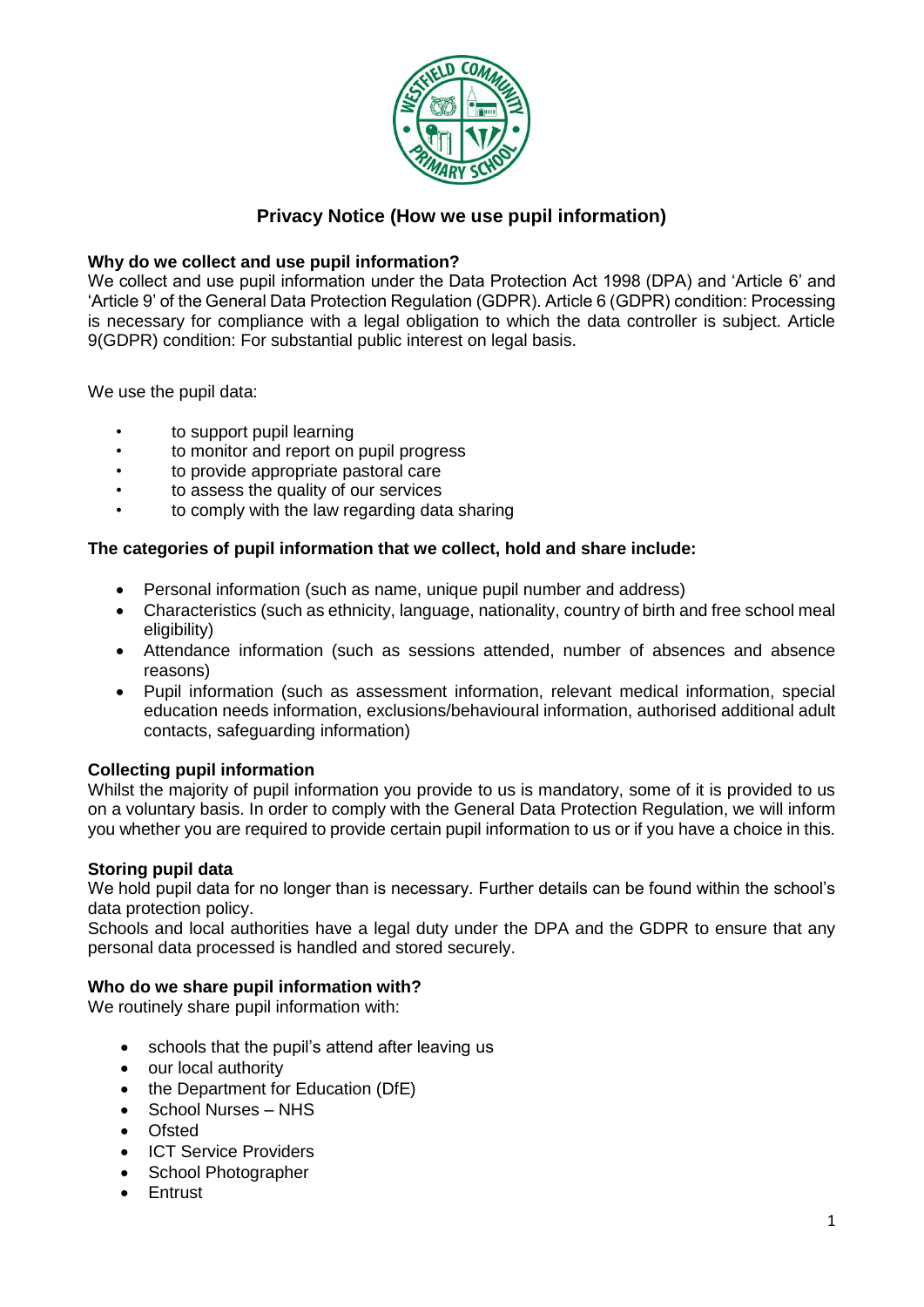

#### **Why we share pupil information**

We do not share information about our pupils with anyone without consent unless the law and our policies allow us to do so.

We share pupils' data with the Department for Education (DfE) on a statutory basis. This data sharing underpins school funding and educational attainment policy and monitoring.

We are required to share information about our pupils with our local authority (LA) and the Department for Education (DfE) under section 3 of The Education (Information About Individual Pupils) (England) Regulations 2013.

#### **Data collection requirements:**

To find out more about the data collection requirements placed on us by the Department for Education (for example; via the school census) go to [https://www.gov.uk/education/data-collection](https://www.gov.uk/education/data-collection-and-censuses-for-schools)[and-censuses-for-schools.](https://www.gov.uk/education/data-collection-and-censuses-for-schools)

# **The National Pupil Database (NPD)**

The NPD is owned and managed by the Department for Education and contains information about pupils in schools in England. It provides invaluable evidence on educational performance to inform independent research, as well as studies commissioned by the Department. It is held in electronic format for statistical purposes. This information is securely collected from a range of sources including schools, local authorities and awarding bodies.

We are required by law, to provide information about our pupils to the DfE as part of statutory data collections such as the school census and early years' census. Some of this information is then stored in the NPD. The law that allows this is the Education (Information About Individual Pupils) (England) Regulations 2013.

To find out more about the pupil information we share with the department, for the purpose of data collections, go to [https://www.gov.uk/education/data-collection-and-censuses-for-schools.](https://www.gov.uk/education/data-collection-and-censuses-for-schools)

To find out more about the NPD, go to [https://www.gov.uk/government/publications/national-pupil](https://www.gov.uk/government/publications/national-pupil-database-user-guide-and-supporting-information)[database-user-guide-and-supporting-information.](https://www.gov.uk/government/publications/national-pupil-database-user-guide-and-supporting-information)

The department may share information about our pupils from the NPD with third parties who promote the education or well-being of children in England by:

- conducting research or analysis
- producing statistics
- providing information, advice or guidance

The Department has robust processes in place to ensure the confidentiality of our data is maintained and there are stringent controls in place regarding access and use of the data. Decisions on whether DfE releases data to third parties are subject to a strict approval process and based on a detailed assessment of:

- who is requesting the data
- the purpose for which it is required
- the level and sensitivity of data requested: and
- the arrangements in place to store and handle the data